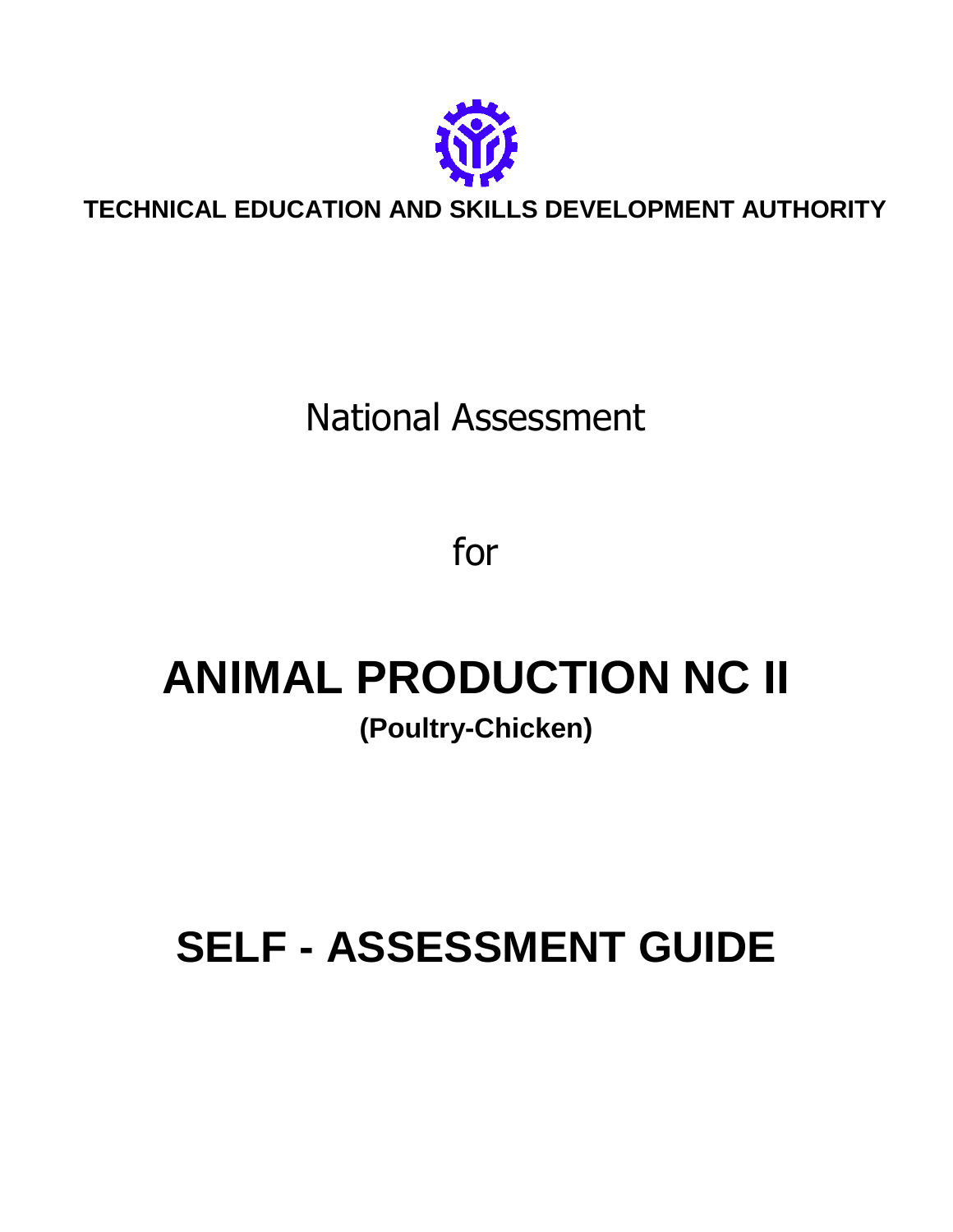| Reference.<br>No. |  |  |  |  |  |  |  |  |
|-------------------|--|--|--|--|--|--|--|--|

| <b>Qualification:</b>                               | <b>ANIMAL PRODUCTION (Poultry-Chicken) NC II</b>                                                                                                 |            |           |
|-----------------------------------------------------|--------------------------------------------------------------------------------------------------------------------------------------------------|------------|-----------|
| Unit of Competency:                                 | <b>Maintain poultry environment</b>                                                                                                              |            |           |
| <b>Instruction:</b><br>$\bullet$<br>answer.         | Read each of the questions in the left-hand column of the chart.<br>Place a check in the appropriate box opposite each question to indicate your |            |           |
| Can I?                                              |                                                                                                                                                  | <b>YES</b> | <b>NO</b> |
| reference to the housing plan.*<br>$\bullet$        | Determine farm layout of poultry house and facilities with<br>Check poultry housing and facilities according to enterprise                       |            |           |
| procedures.<br>$\bullet$<br>Compliance Certificate. | Report conditions of poultry housing and facilities to the<br>immediate authority and in compliance with Environmental                           |            |           |
| $\bullet$                                           | Prepare tools, materials and equipment according to<br>maintenance requirements and instructions of authority.*                                  |            |           |
| $\bullet$<br>basis.                                 | Clean and disinfect poultry housing and facilities in regular                                                                                    |            |           |
|                                                     | Perform minor repairs and maintenance as per instruction of<br>the authority and per work requirements.*                                         |            |           |
| $\bullet$<br>in the poultry house and facilities.*  | Report immediately Major malfunctions and irregular conditions                                                                                   |            |           |
| $\bullet$<br>personal protective equipment (PPE).*  | Practice following OSHS procedures Wearing appropriate                                                                                           |            |           |
| $\bullet$<br>at least one week.                     | Practice downtime (rest period) prior to succeeding loading for                                                                                  |            |           |
| $\bullet$<br>Health Standards (OSHS).               | Practice safety measures according to Occupational Safety and                                                                                    |            |           |
| $\bullet$                                           | Perform maintenance of farm area and vicinities according to<br>production management and enterprise procedures.*                                |            |           |
| $\bullet$                                           | Perform vermin and insects control according to Fertilizer and<br>Pesticides Authority guidelines and DENR regulations.*                         |            |           |
| $\bullet$<br>vermins and insects' proliferation.    | Conduct maintenance of farm vegetation to avoid common                                                                                           |            |           |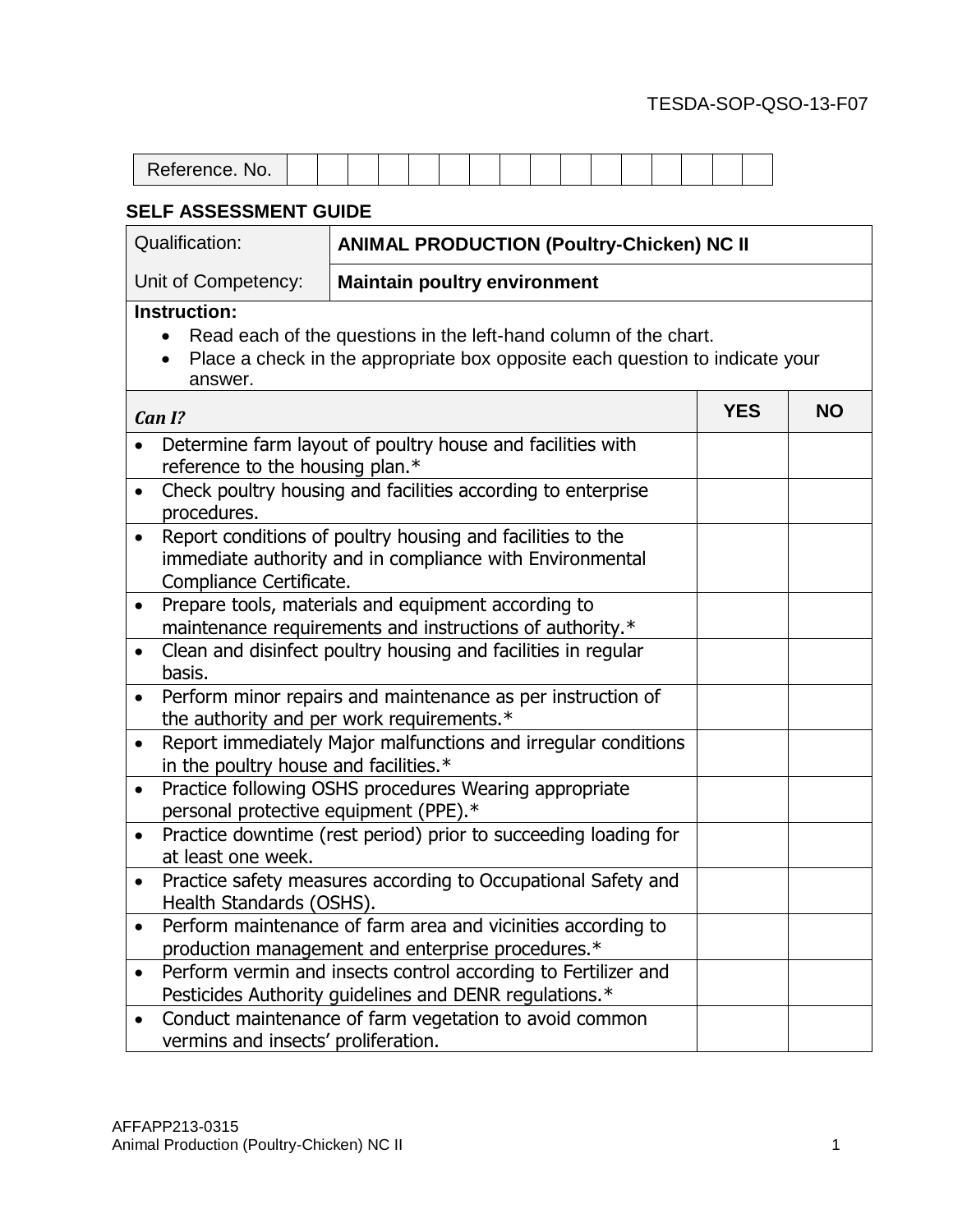| Keep an updated Record for reporting and inventory purposes                                                                                                        |  |
|--------------------------------------------------------------------------------------------------------------------------------------------------------------------|--|
| following enterprise procedures.                                                                                                                                   |  |
| • Clean and stores tools and equipment according to manuals                                                                                                        |  |
| and enterprise procedures.                                                                                                                                         |  |
| • Practice Housekeeping following 5S principles and enterprise                                                                                                     |  |
| procedures.                                                                                                                                                        |  |
| Manage wastes following 3Rs principles and DENR regulations.                                                                                                       |  |
| I agree to undertake assessment in the knowledge that information gathered will only<br>be used for professional development nurnesses and can only be accessed by |  |

be used for professional development purposes and can only be accessed by concerned assessment personnel and my manager/supervisor.

| <b>Candidate's Name &amp; Signature</b> | Date: |
|-----------------------------------------|-------|
|                                         |       |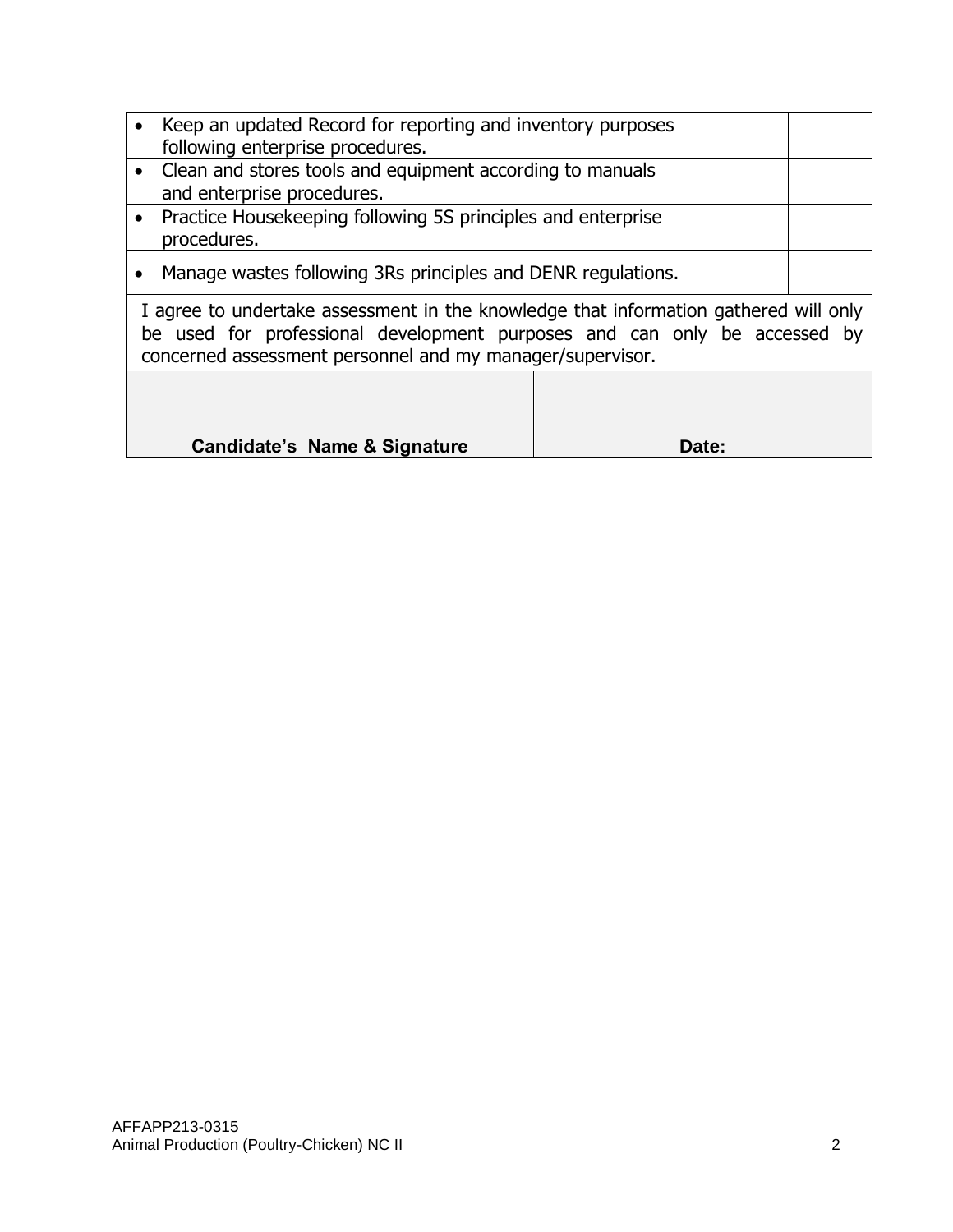| Reference. No. |  |  |  |  |  |  |  |  |
|----------------|--|--|--|--|--|--|--|--|

| <b>Qualification:</b>                                                                                       | <b>ANIMAL PRODUCTION (Poultry-Chicken) NC II</b>                                                                                                 |            |           |
|-------------------------------------------------------------------------------------------------------------|--------------------------------------------------------------------------------------------------------------------------------------------------|------------|-----------|
| Unit of Competency:                                                                                         | <b>Brood and grow chicks</b>                                                                                                                     |            |           |
| Instruction:<br>$\bullet$<br>$\bullet$<br>answer.                                                           | Read each of the questions in the left-hand column of the chart.<br>Place a check in the appropriate box opposite each question to indicate your |            |           |
| Can I?                                                                                                      |                                                                                                                                                  | <b>YES</b> | <b>NO</b> |
| according to OHS procedures.*                                                                               | Apply wearing of personal protective equipment (PPE)                                                                                             |            |           |
| $\bullet$<br>standard procedures.                                                                           | Clean and disinfect Poultry house was according to company                                                                                       |            |           |
| $\bullet$<br>requirements.*                                                                                 | Prepare materials, tools and equipment according to production                                                                                   |            |           |
| Install and adjust chick guard, curtains and portable heaters<br>$\bullet$<br>based on industry standards.* |                                                                                                                                                  |            |           |
| $\bullet$<br>plans and schedule.*                                                                           | Clean and lay-out Litter materials, regularly following farm                                                                                     |            |           |
| $\bullet$<br>sources.*                                                                                      | Obtain broiler and layer stocks from reliable/recommended                                                                                        |            |           |
| $\bullet$<br>and Animal Welfare Act.                                                                        | Place a day-old chicks (DOC) and day-old pullets (DOP) to<br>respective brooding houses observing Good Animal Practices                          |            |           |
| ٠                                                                                                           | Cull chicks with abnormalities from the flock.*                                                                                                  |            |           |
| ٠                                                                                                           | Prepare and clean Feeders and waterers regularly.*                                                                                               |            |           |
| ٠                                                                                                           | Feed poultry according to company feeds and feeding guide.*                                                                                      |            |           |
| $\bullet$                                                                                                   | Practice nutrient supplementation as remedial measures<br>according to instructions of immediate authority.                                      |            |           |
| requirements.                                                                                               | Give water according to industry standards and bird                                                                                              |            |           |
| properly.                                                                                                   | Secure feed left-over properly and dispose spoiled feed                                                                                          |            |           |
|                                                                                                             | Provide lighting program based on industry standards.                                                                                            |            |           |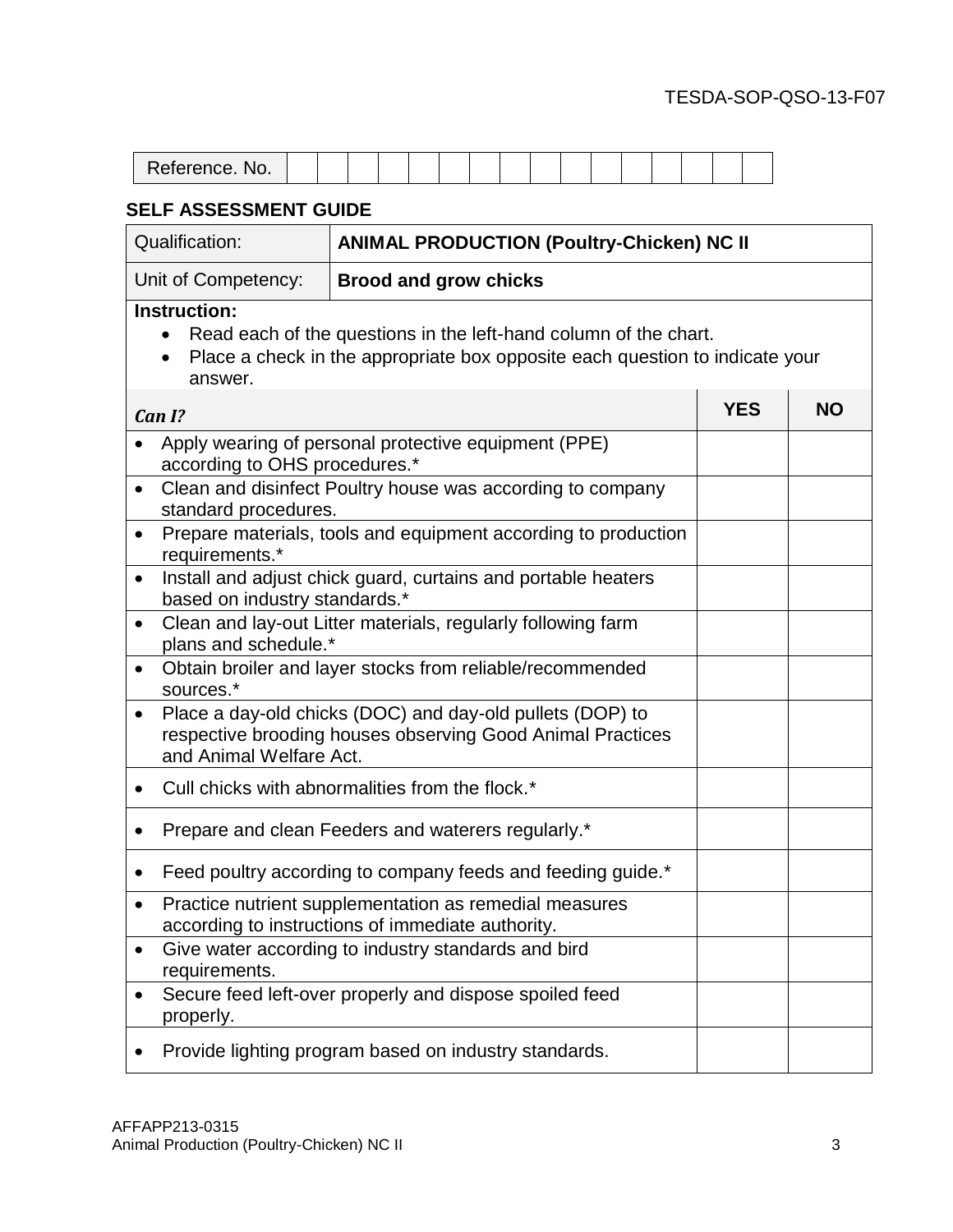|                                                                             | Augment ventilation during hot climatic conditions.                                                                                                                                                                            |  |       |  |  |  |  |
|-----------------------------------------------------------------------------|--------------------------------------------------------------------------------------------------------------------------------------------------------------------------------------------------------------------------------|--|-------|--|--|--|--|
|                                                                             | Perform curtain management based on prevailing conditions.*                                                                                                                                                                    |  |       |  |  |  |  |
|                                                                             | Apply bio-security measures according to industry procedures.                                                                                                                                                                  |  |       |  |  |  |  |
|                                                                             | Perform vermin control following industry procedures.                                                                                                                                                                          |  |       |  |  |  |  |
|                                                                             | Perform disposal of wastes following DENR regulations.*                                                                                                                                                                        |  |       |  |  |  |  |
|                                                                             | Determine and report distress conditions of poultry to<br>immediate authority or veterinarian.*                                                                                                                                |  |       |  |  |  |  |
|                                                                             | Administer preventive measures according to veterinarian<br>recommendations and instructions.*                                                                                                                                 |  |       |  |  |  |  |
| Isolate sick birds for treatment following instructions of<br>veterinarian. |                                                                                                                                                                                                                                |  |       |  |  |  |  |
|                                                                             | Apply culling procedures with reference to economic<br>considerations and according to instructions of immediate<br>authority.                                                                                                 |  |       |  |  |  |  |
|                                                                             | Remove missexed from flock following industry standards.                                                                                                                                                                       |  |       |  |  |  |  |
| $\bullet$                                                                   | Perform flock selection according to company requirements<br>and productivity standards.                                                                                                                                       |  |       |  |  |  |  |
| ٠                                                                           | Cull out birds with poor physical condition according company<br>requirements on a regular basis.                                                                                                                              |  |       |  |  |  |  |
|                                                                             | Update relevant records on regular basis following enterprise<br>protocol.*                                                                                                                                                    |  |       |  |  |  |  |
|                                                                             | I agree to undertake assessment in the knowledge that information gathered will only<br>be used for professional development purposes and can only be accessed by<br>concerned assessment personnel and my manager/supervisor. |  |       |  |  |  |  |
|                                                                             | Candidate's Name & Signature                                                                                                                                                                                                   |  | Date: |  |  |  |  |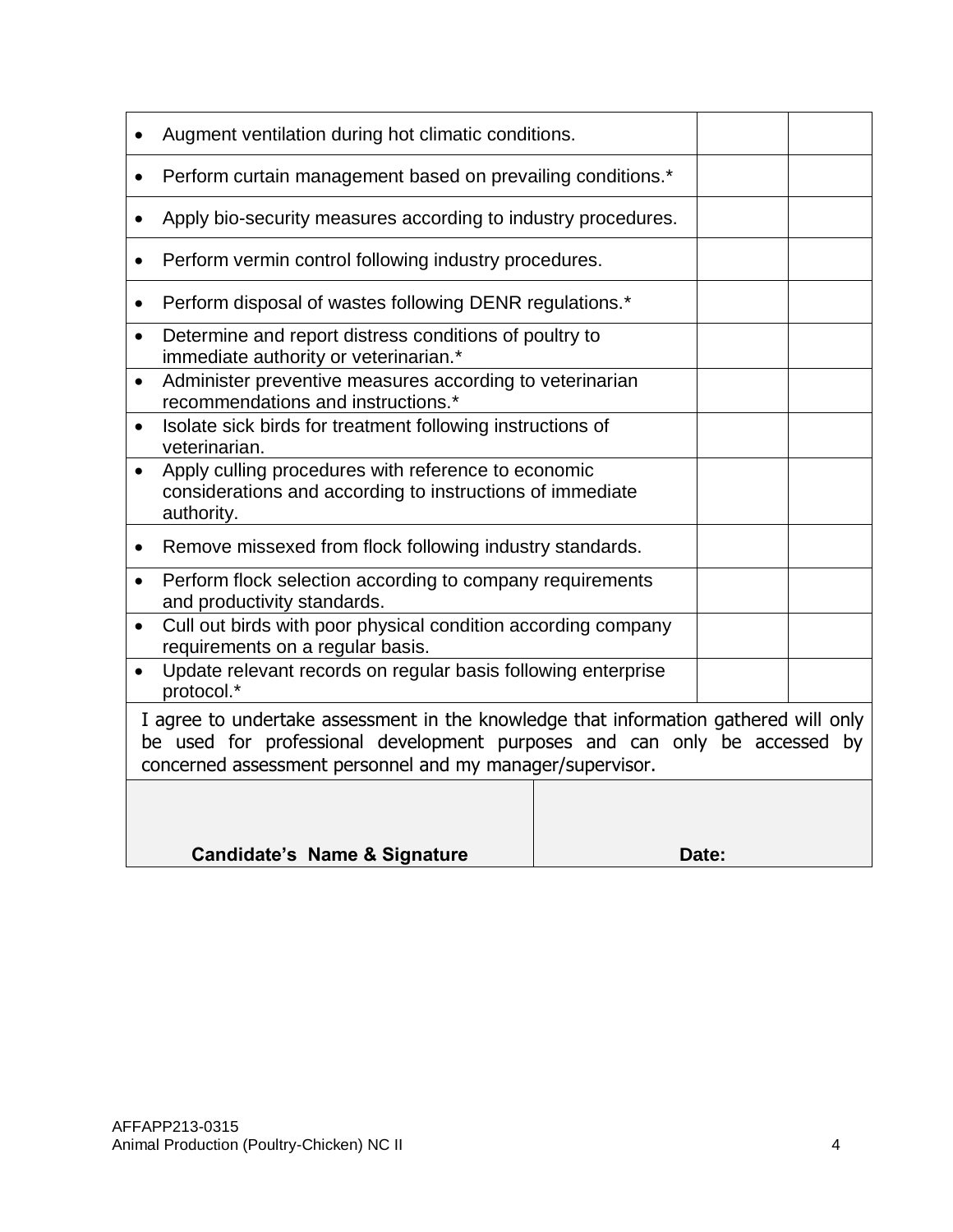| Deferance Nic<br><b>INU.</b><br>-<br><b>NOIGIGIIUG.</b> |  |  |  |  |  |  |  |  |
|---------------------------------------------------------|--|--|--|--|--|--|--|--|

| <b>Qualification:</b>           | <b>ANIMAL PRODUCTION (Poultry-Chicken) NC II</b>                                                                                                 |            |           |
|---------------------------------|--------------------------------------------------------------------------------------------------------------------------------------------------|------------|-----------|
| Unit of Competency:             | Perform pre-lay and lay activities                                                                                                               |            |           |
| Instruction:<br>answer.         | Read each of the questions in the left-hand column of the chart.<br>Place a check in the appropriate box opposite each question to indicate your |            |           |
| Can I?                          |                                                                                                                                                  | <b>YES</b> | <b>NO</b> |
| procedures.*                    | Clean and disinfect laying houses according to industry                                                                                          |            |           |
| $\bullet$<br>requirements.*     | Prepare tools, materials and equipment are according to work                                                                                     |            |           |
| ٠                               | Select ready to lay-pullets for transfer to laying house.*                                                                                       |            |           |
| $\bullet$                       | Cull pullets with abnormalities from the flock.*                                                                                                 |            |           |
| $\bullet$                       | Transfer ready-to-lay-pullets to laying house reference to<br>Animal Welfare Act and Good Animal Practices.                                      |            |           |
| ٠                               | Follow lighting program according to prepared schedule.                                                                                          |            |           |
| $\bullet$                       | Install lighting fixtures according to required light intensity.*                                                                                |            |           |
| $\bullet$<br>breed standards.   | Perform monitoring of sexual development in accordance with                                                                                      |            |           |
|                                 | Prepare and clean feeders and water trough regularly.                                                                                            |            |           |
|                                 | Feed poultry species according to industry standards.                                                                                            |            |           |
| layer's status.*                | Apply feeding to peak and challenge feeding according to                                                                                         |            |           |
| feed.                           | Properly secure feed left-over and dispose properly spoiled                                                                                      |            |           |
| status.                         | Perform monitoring of productivity with reference to bird's                                                                                      |            |           |
| $\bullet$<br>authority.         | Perform deworming as recommended by veterinarian or                                                                                              |            |           |
| ٠<br>veterinarian or authority. | Perform booster vaccination program as recommended by                                                                                            |            |           |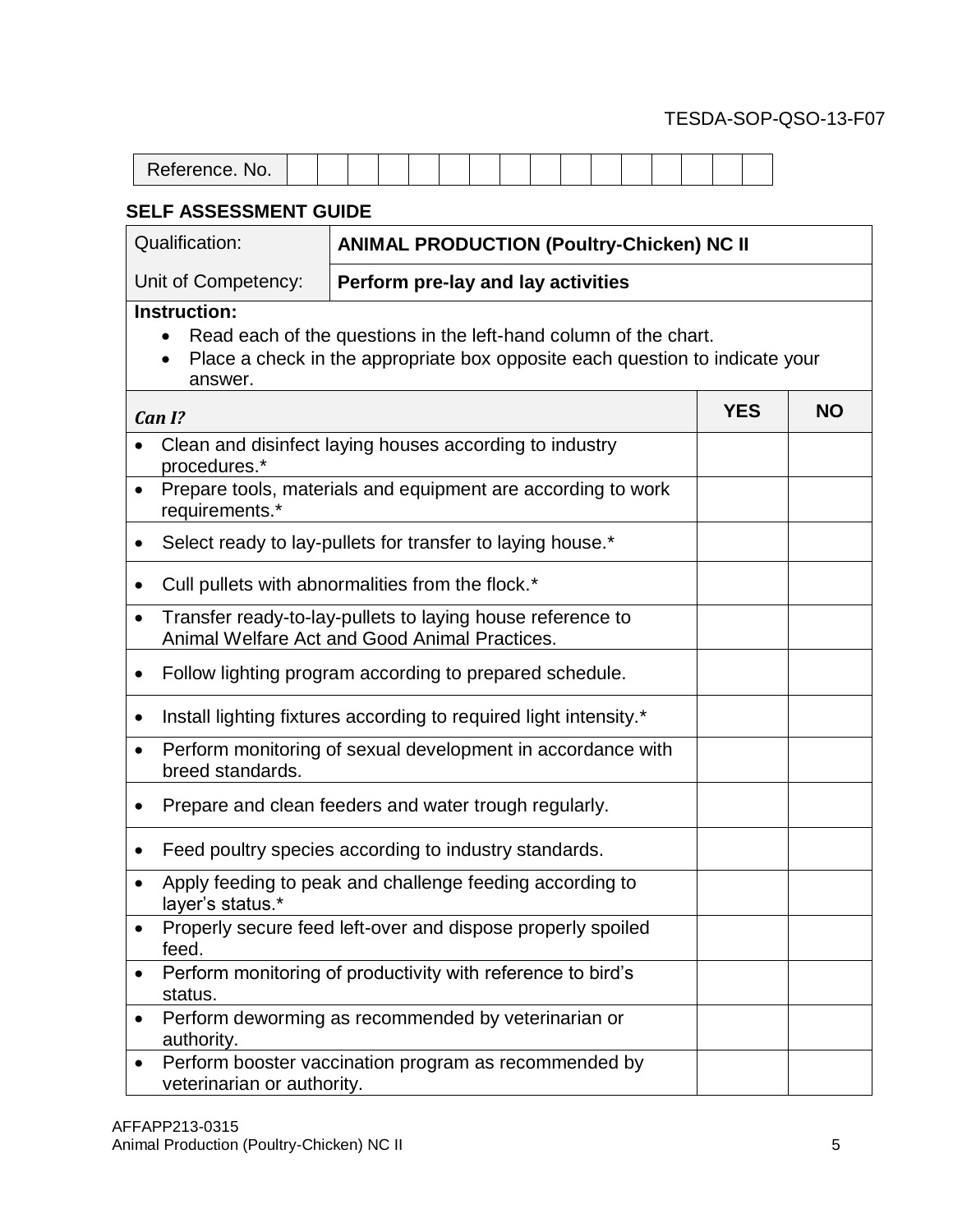| Perform applications of vaccines following veterinarian<br>instructions.*                                                                                                                                                      |       |  |
|--------------------------------------------------------------------------------------------------------------------------------------------------------------------------------------------------------------------------------|-------|--|
| Give vitamins and minerals supplementations based on<br>assessment and recommendations of veterinarian or animal<br>nutritionist.*                                                                                             |       |  |
| Collect eggs on a regular basis using appropriate materials and<br>standard collecting procedures.*                                                                                                                            |       |  |
| Classify eggs according to industry classification standards.*                                                                                                                                                                 |       |  |
| Pack and store eggs at appropriate room temperature.                                                                                                                                                                           |       |  |
| Cull out unproductive layers according to standard industry<br>procedures.                                                                                                                                                     |       |  |
| Keep records following enterprise standard.*                                                                                                                                                                                   |       |  |
| I agree to undertake assessment in the knowledge that information gathered will only<br>be used for professional development purposes and can only be accessed by<br>concerned assessment personnel and my manager/supervisor. |       |  |
|                                                                                                                                                                                                                                |       |  |
| Candidate's Name & Signature                                                                                                                                                                                                   | Date: |  |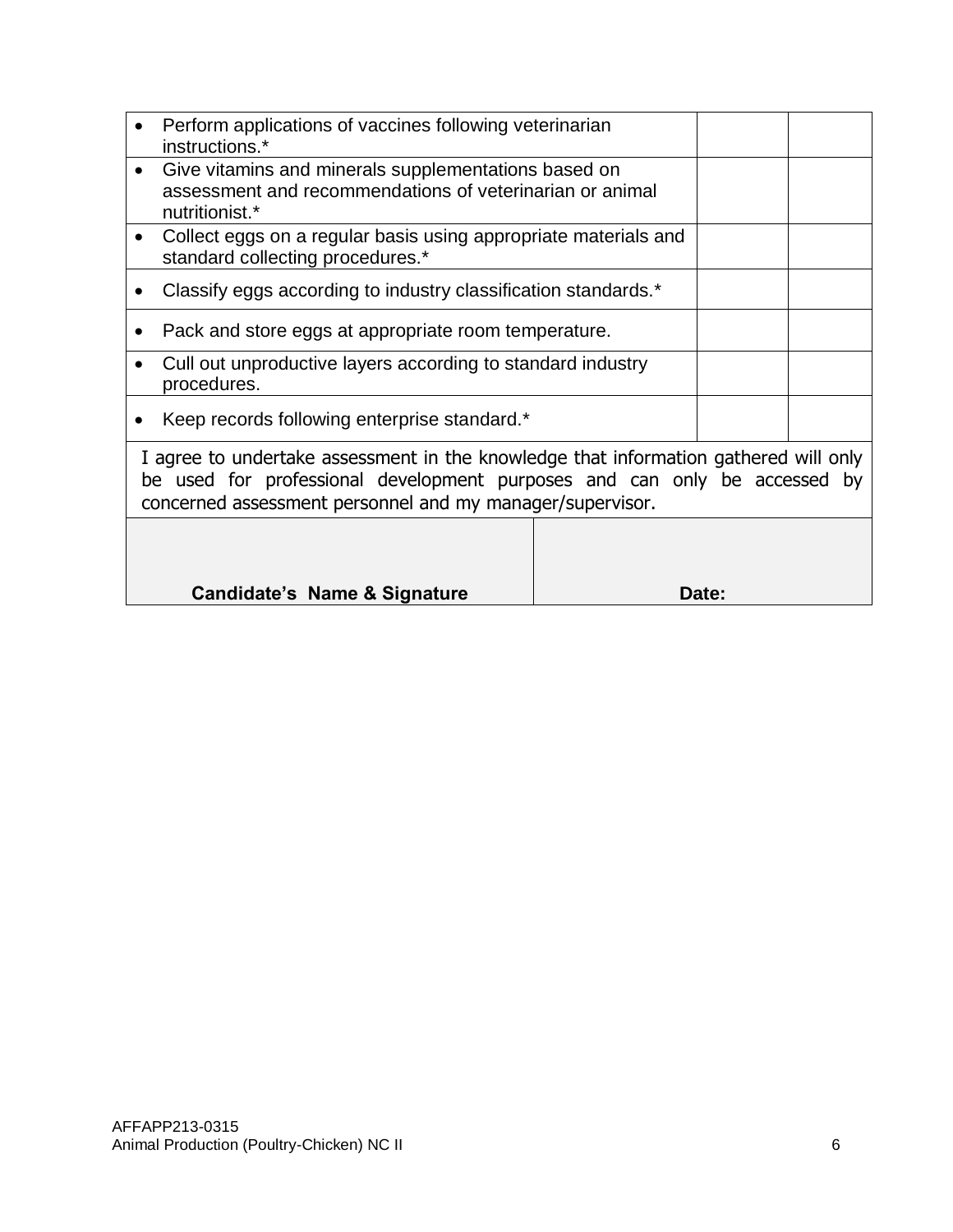| Reference. No. |  |  |  |  |  |  |  |  |
|----------------|--|--|--|--|--|--|--|--|

| <b>Qualification:</b>                            | <b>ANIMAL PRODUCTION (Poultry-Chicken) NC II</b>                                                                                                                                       |           |  |  |  |  |  |  |
|--------------------------------------------------|----------------------------------------------------------------------------------------------------------------------------------------------------------------------------------------|-----------|--|--|--|--|--|--|
| Unit of Competency:                              | <b>Trim beak</b>                                                                                                                                                                       |           |  |  |  |  |  |  |
| Instruction:<br>answer.                          | Read each of the questions in the left-hand column of the chart.<br>Place a check in the appropriate box opposite each question to indicate your                                       |           |  |  |  |  |  |  |
| Can I?                                           | <b>YES</b>                                                                                                                                                                             | <b>NO</b> |  |  |  |  |  |  |
|                                                  | Prepare materials, tools and equipment for the operation<br>according to work requirements.*                                                                                           |           |  |  |  |  |  |  |
|                                                  | Condition birds for debeaking following Good Animal Practices<br>and Animal Welfare Act. Safety measures are practiced<br>following Occupational Safety and Health Standards (OSHS).*  |           |  |  |  |  |  |  |
| $\bullet$<br>procedures.                         | Trim beak in appropriate age following standard industry                                                                                                                               |           |  |  |  |  |  |  |
|                                                  | Restrain birds with net to facilitate calm capture.                                                                                                                                    |           |  |  |  |  |  |  |
| $\bullet$<br>Animal Husbandry Practices (GAHP).  | Perform task observing safety practices and following Good                                                                                                                             |           |  |  |  |  |  |  |
| $\bullet$                                        | Retrim beaks according to standard operating procedures.                                                                                                                               |           |  |  |  |  |  |  |
| $\bullet$                                        | Restrain birds with net to facilitate calm capture.                                                                                                                                    |           |  |  |  |  |  |  |
| $\bullet$                                        | Perform task practicing OSHS and following GAHP.                                                                                                                                       |           |  |  |  |  |  |  |
| ٠<br>regulations.*                               | Practice proper disposal according to environmental rules and                                                                                                                          |           |  |  |  |  |  |  |
| $\bullet$<br>protocol.                           | Store tools, materials and equipment according to industry                                                                                                                             |           |  |  |  |  |  |  |
| (daily/weekly).*                                 | Collect and update records for reporting purposes                                                                                                                                      |           |  |  |  |  |  |  |
| personnel and my manager/supervisor.             | I agree to undertake assessment in the knowledge that information gathered will only be used<br>for professional development purposes and can only be accessed by concerned assessment |           |  |  |  |  |  |  |
| <b>Candidate's Name &amp; Signature</b><br>Date: |                                                                                                                                                                                        |           |  |  |  |  |  |  |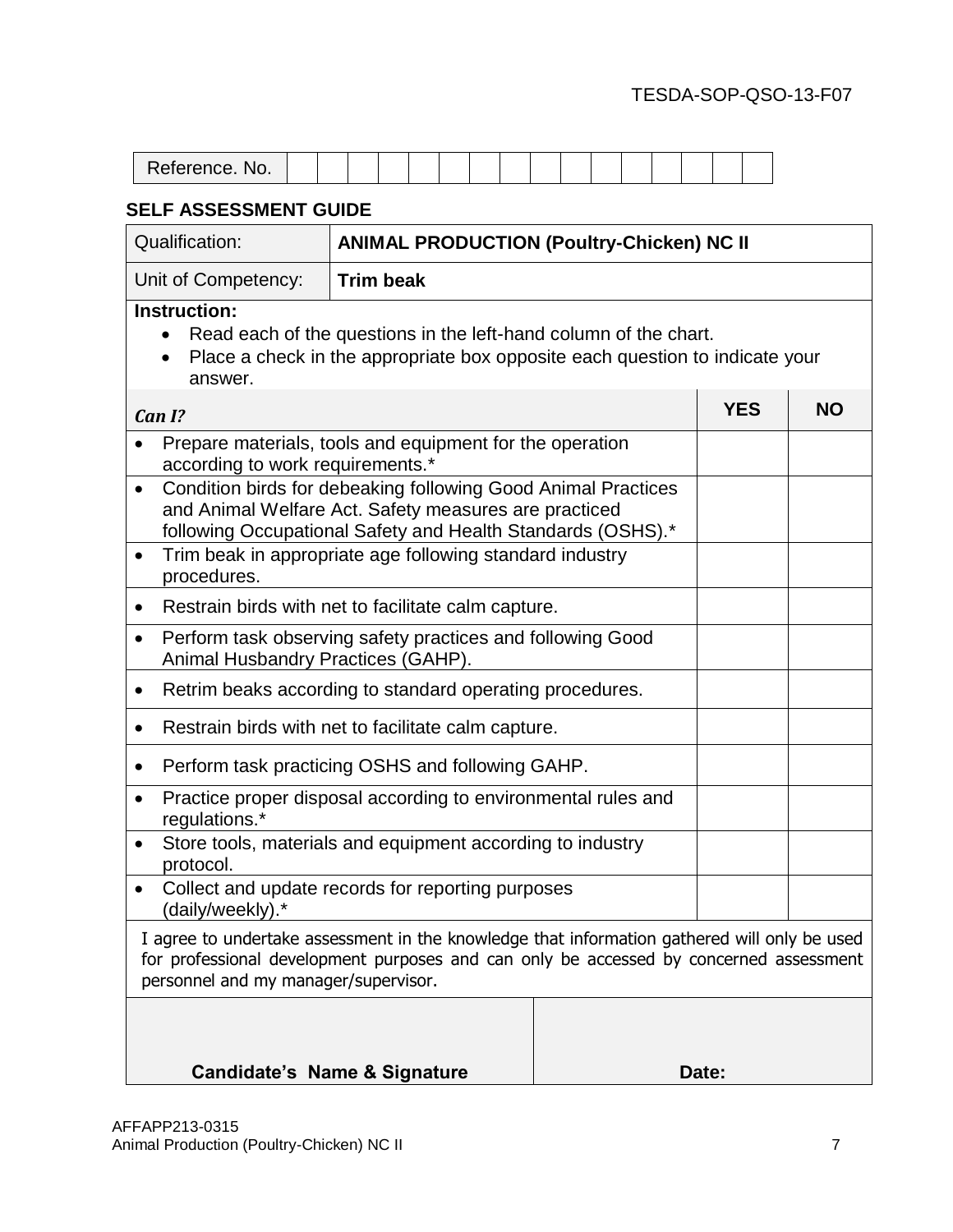| Deferance Ne<br>NO.<br>Reference. |  |  |  |  |  |  |  |  |
|-----------------------------------|--|--|--|--|--|--|--|--|

| <b>Qualification:</b>                                                                                                                                                                           | <b>ANIMAL PRODUCTION (Poultry-Chicken) NC II</b>                                                           |            |           |  |  |  |
|-------------------------------------------------------------------------------------------------------------------------------------------------------------------------------------------------|------------------------------------------------------------------------------------------------------------|------------|-----------|--|--|--|
| Unit of Competency<br>(Elective)                                                                                                                                                                | <b>Breed chicken - ELECTIVE</b>                                                                            |            |           |  |  |  |
| <b>Instruction:</b><br>Read each of the questions in the left-hand column of the chart.<br>$\bullet$<br>Place a check in the appropriate box opposite each question to indicate your<br>answer. |                                                                                                            |            |           |  |  |  |
| Can I?                                                                                                                                                                                          |                                                                                                            | <b>YES</b> | <b>NO</b> |  |  |  |
| Obtain poultry breeder from reliable source according to<br>enterprise production requirement.*                                                                                                 |                                                                                                            |            |           |  |  |  |
| Determine characteristics of rooster suited for breeding<br>$\bullet$<br>following enterprise protocol.*                                                                                        |                                                                                                            |            |           |  |  |  |
| Maintain breeder sheds according to established farm practices<br>$\bullet$<br>following GAHP.                                                                                                  |                                                                                                            |            |           |  |  |  |
| Establish nests set-up in suitable place in reference to breeding<br>$\bullet$<br>practices.*                                                                                                   |                                                                                                            |            |           |  |  |  |
| Transfer poultry breeder to appropriate breeder sheds following<br>$\bullet$<br>GAHP.                                                                                                           |                                                                                                            |            |           |  |  |  |
| $\bullet$                                                                                                                                                                                       | Maintain hygienic environment according to enterprise standard<br>procedures and requirements.             |            |           |  |  |  |
| ٠                                                                                                                                                                                               | Male (rooster) is left with the females (hens) to mate following<br>enterprise breeding schedule and plan. |            |           |  |  |  |
| Train birds to lay in nests with minimal number of eggs on floor<br>٠<br>following recognized industry standards.                                                                               |                                                                                                            |            |           |  |  |  |
| $\bullet$                                                                                                                                                                                       | Keep temperature of the hen shed constant and warm<br>according to established enterprise procedures.      |            |           |  |  |  |
| $\bullet$<br>production objective.*                                                                                                                                                             | Perform maintenance of breeder poultry in line with egg                                                    |            |           |  |  |  |
| enterprise protocol.                                                                                                                                                                            | Prevent any drafts from entering the building according to                                                 |            |           |  |  |  |
| production plan.*                                                                                                                                                                               | Conduct in-lay activities according to enterprise protocol and                                             |            |           |  |  |  |
| <b>Hazard Standards.</b>                                                                                                                                                                        | Employ safety practices according to Occupational Safety and                                               |            |           |  |  |  |
| and requirement.*                                                                                                                                                                               | Collect fertile eggs according to established enterprise protocol                                          |            |           |  |  |  |